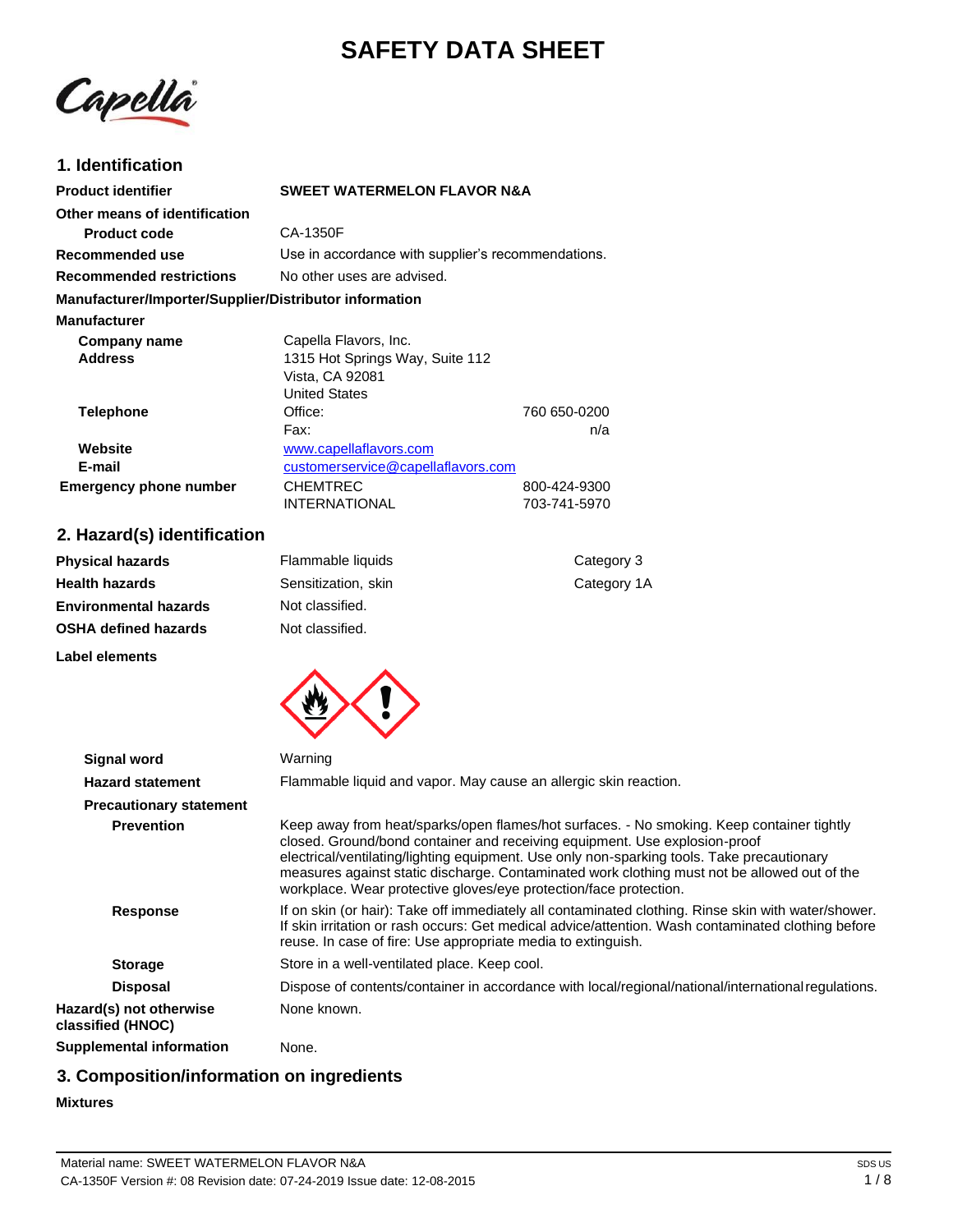| <b>Chemical name</b>                     | Common name and synonyms | <b>CAS number</b> | %          |
|------------------------------------------|--------------------------|-------------------|------------|
| PROPYLENE GLYCOL<br><b>NOM</b><br>NFI    |                          | $57 - 55 - 6$     | $90 - 100$ |
| ETHYL ACETATE<br>#67<br><b>NOM</b>       |                          | 141-78-6          | $1 - < 3$  |
| ETHYL BUTYRATE<br>#71<br><b>NOM</b>      |                          | 105-54-4          | $1 - < 3$  |
| <b>FURANEOL</b>                          |                          | 3658-77-3         | < 0.2      |
| Other components below reportable levels |                          |                   | $- < 3$    |

\*Designates that a specific chemical identity and/or percentage of composition has been withheld as a trade secret.

| 4. First-aid measures |  |  |  |
|-----------------------|--|--|--|
|-----------------------|--|--|--|

| <b>Inhalation</b>                                                            | Move to fresh air. Call a physician if symptoms develop or persist.                                                                                                                                                                                                                                                  |
|------------------------------------------------------------------------------|----------------------------------------------------------------------------------------------------------------------------------------------------------------------------------------------------------------------------------------------------------------------------------------------------------------------|
| <b>Skin contact</b>                                                          | Remove contaminated clothing immediately and wash skin with soap and water. In case of<br>eczema or other skin disorders: Seek medical attention and take along these instructions.                                                                                                                                  |
| Eye contact                                                                  | Immediately flush eyes with plenty of water for at least 15 minutes. Remove contact lenses, if<br>present and easy to do. Get medical attention if irritation develops and persists.                                                                                                                                 |
| Ingestion                                                                    | Rinse mouth. Get medical attention if symptoms occur.                                                                                                                                                                                                                                                                |
| <b>Most important</b><br>symptoms/effects, acute and<br>delayed              | Direct contact with eyes may cause temporary irritation. May cause an allergic skin reaction.<br>Dermatitis. Rash.                                                                                                                                                                                                   |
| Indication of immediate<br>medical attention and special<br>treatment needed | Provide general supportive measures and treat symptomatically. Thermal burns: Flush with water<br>immediately. While flushing, remove clothes which do not adhere to affected area. Call an<br>ambulance. Continue flushing during transport to hospital. Keep victim under observation.<br>Symptoms may be delayed. |
| <b>General information</b>                                                   | Take off all contaminated clothing immediately. Ensure that medical personnel are aware of the<br>material(s) involved, and take precautions to protect themselves. Wash contaminated clothing<br>before reuse.                                                                                                      |
| 5. Fire-fighting measures                                                    |                                                                                                                                                                                                                                                                                                                      |
| Suitable extinguishing media                                                 | Water fog. Alcohol resistant foam. Dry chemical powder. Carbon dioxide (CO2).                                                                                                                                                                                                                                        |
| Unsuitable extinguishing<br>media                                            | Do not use water jet as an extinguisher, as this will spread the fire.                                                                                                                                                                                                                                               |
| Specific hazards arising from<br>the chemical                                | Vapors may form explosive mixtures with air. Vapors may travel considerable distance to a source<br>of ignition and flash back. During fire, gases hazardous to health may be formed.                                                                                                                                |
| Special protective equipment<br>and precautions for firefighters             | Self-contained breathing apparatus and full protective clothing must be worn in case of fire.                                                                                                                                                                                                                        |
| <b>Fire fighting</b><br>equipment/instructions                               | In case of fire and/or explosion do not breathe fumes. Move containers from fire area if you can do<br>so without risk.                                                                                                                                                                                              |
| <b>Specific methods</b>                                                      | Use standard firefighting procedures and consider the hazards of other involved materials.                                                                                                                                                                                                                           |
| <b>General fire hazards</b>                                                  | Flammable liquid and vapor.                                                                                                                                                                                                                                                                                          |
|                                                                              |                                                                                                                                                                                                                                                                                                                      |

### **6. Accidental release measures**

**Personal precautions, protective equipment and emergency procedures** Keep unnecessary personnel away. Keep people away from and upwind of spill/leak. Eliminate all ignition sources (no smoking, flares, sparks, or flames in immediate area). Wear appropriate protective equipment and clothing during clean-up. Avoid breathing mist/vapors. Do not touch damaged containers or spilled material unless wearing appropriate protective clothing. Ventilate closed spaces before entering them. Local authorities should be advised if significant spillages cannot be contained. For personal protection, see section 8 of the SDS.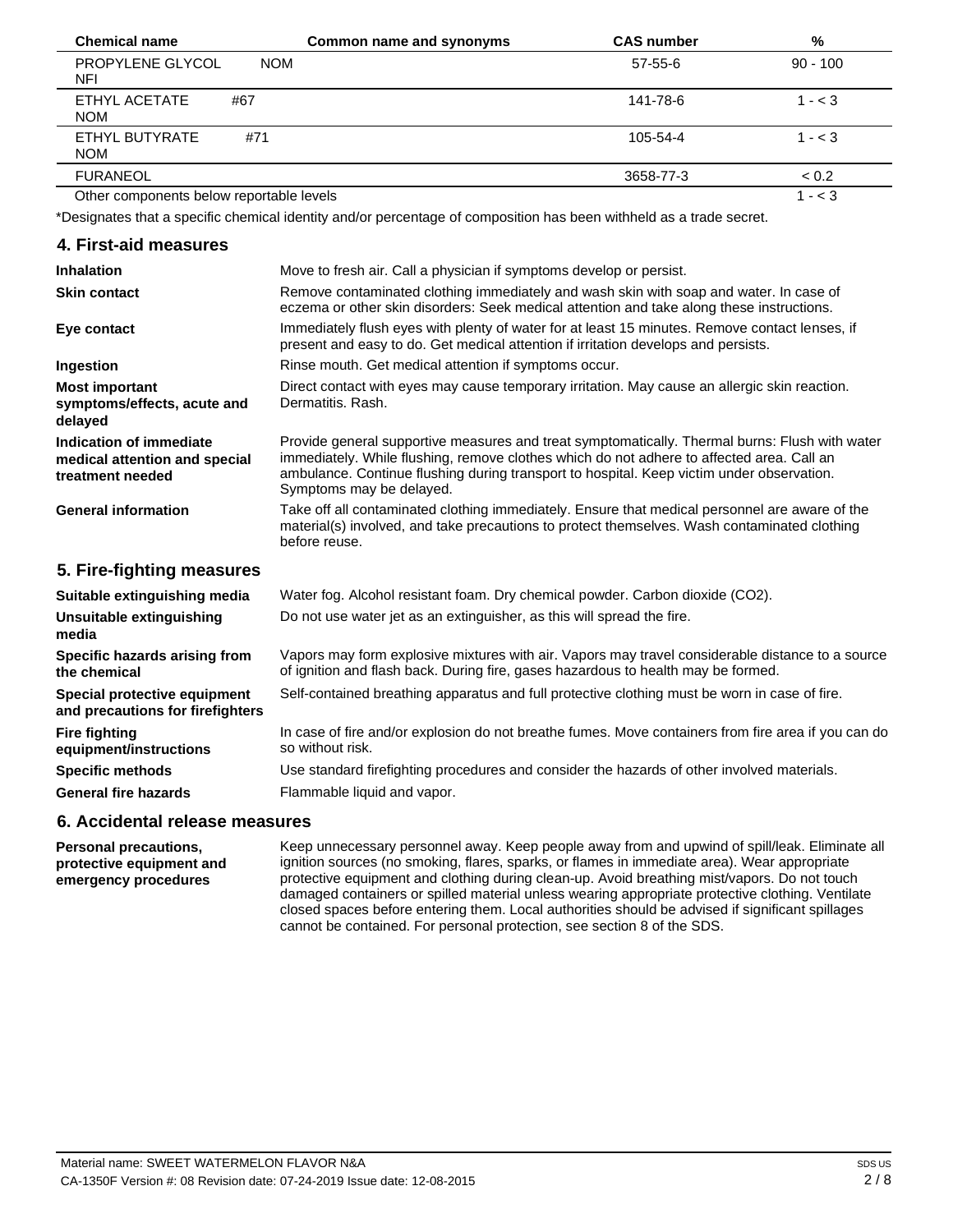| Methods and materials for<br>containment and cleaning up        | Use water spray to reduce vapors or divert vapor cloud drift. Eliminate all ignition sources (no<br>smoking, flares, sparks, or flames in immediate area). Keep combustibles (wood, paper, oil, etc.)<br>away from spilled material. Take precautionary measures against static discharge. Use only<br>non-sparking tools.                                                                                                                                                                                                                                                                                   |
|-----------------------------------------------------------------|--------------------------------------------------------------------------------------------------------------------------------------------------------------------------------------------------------------------------------------------------------------------------------------------------------------------------------------------------------------------------------------------------------------------------------------------------------------------------------------------------------------------------------------------------------------------------------------------------------------|
|                                                                 | Large Spills: Stop the flow of material, if this is without risk. Dike the spilled material, where this is<br>possible. Use a non-combustible material like vermiculite, sand or earth to soak up the product<br>and place into a container for later disposal. Following product recovery, flush area with water.                                                                                                                                                                                                                                                                                           |
|                                                                 | Small Spills: Absorb with earth, sand or other non-combustible material and transfer to containers<br>for later disposal. Wipe up with absorbent material (e.g. cloth, fleece). Clean surface thoroughly to<br>remove residual contamination.                                                                                                                                                                                                                                                                                                                                                                |
|                                                                 | Never return spills to original containers for re-use. For waste disposal, see section 13 of the SDS.                                                                                                                                                                                                                                                                                                                                                                                                                                                                                                        |
| <b>Environmental precautions</b>                                | Avoid discharge into drains, water courses or onto the ground.                                                                                                                                                                                                                                                                                                                                                                                                                                                                                                                                               |
| 7. Handling and storage                                         |                                                                                                                                                                                                                                                                                                                                                                                                                                                                                                                                                                                                              |
| <b>Precautions for safe handling</b>                            | Do not handle, store or open near an open flame, sources of heat or sources of ignition. Protect<br>material from direct sunlight. When using do not smoke. Explosion-proof general and local exhaust<br>ventilation. Take precautionary measures against static discharges. All equipment used when<br>handling the product must be grounded. Use non-sparking tools and explosion-proof equipment.<br>Avoid breathing mist/vapors. Avoid contact with eyes, skin, and clothing. Avoid prolonged<br>exposure. Wear appropriate personal protective equipment. Observe good industrial hygiene<br>practices. |
| Conditions for safe storage,<br>including any incompatibilities | Keep away from heat, sparks and open flame. Prevent electrostatic charge build-up by using<br>common bonding and grounding techniques. Store in a cool, dry place out of direct sunlight. Store<br>in tightly closed container. Store in a well-ventilated place. Keep in an area equipped with<br>sprinklers. Store away from incompatible materials (see Section 10 of the SDS).                                                                                                                                                                                                                           |

# **8. Exposure controls/personal protection**

**US. OSHA Table Z-1 Limits for Air Contaminants (29 CFR 1910.1000)**

#### **Occupational exposure limits**

The following constituents are the only constituents of the product which have a PEL, TLV or other recommended exposure limit. At this time, the other constituents have no known exposure limits.

| <b>Components</b>                           | <b>Type</b>                                                                                                                                                                                                                                                                                                                                                                                                                  | Value             |             |
|---------------------------------------------|------------------------------------------------------------------------------------------------------------------------------------------------------------------------------------------------------------------------------------------------------------------------------------------------------------------------------------------------------------------------------------------------------------------------------|-------------------|-------------|
| ETHYL ACETATE<br>#67 NOM (CAS 141-78-6)     | PEL                                                                                                                                                                                                                                                                                                                                                                                                                          | 1400 mg/m3        |             |
|                                             |                                                                                                                                                                                                                                                                                                                                                                                                                              | $400$ ppm         |             |
| <b>US. ACGIH Threshold Limit Values</b>     |                                                                                                                                                                                                                                                                                                                                                                                                                              |                   |             |
| <b>Components</b>                           | Type                                                                                                                                                                                                                                                                                                                                                                                                                         | Value             |             |
| ETHYL ACETATE<br>#67 NOM (CAS 141-78-6)     | <b>TWA</b>                                                                                                                                                                                                                                                                                                                                                                                                                   | 400 ppm           |             |
| US. NIOSH: Pocket Guide to Chemical Hazards |                                                                                                                                                                                                                                                                                                                                                                                                                              |                   |             |
| <b>Components</b>                           | <b>Type</b>                                                                                                                                                                                                                                                                                                                                                                                                                  | Value             |             |
| ETHYL ACETATE<br>#67 NOM (CAS 141-78-6)     | <b>TWA</b>                                                                                                                                                                                                                                                                                                                                                                                                                   | 1400 mg/m3        |             |
|                                             |                                                                                                                                                                                                                                                                                                                                                                                                                              | 400 ppm           |             |
|                                             | US. Workplace Environmental Exposure Level (WEEL) Guides                                                                                                                                                                                                                                                                                                                                                                     |                   |             |
| <b>Components</b>                           | <b>Type</b>                                                                                                                                                                                                                                                                                                                                                                                                                  | Value             | <b>Form</b> |
| PROPYLENE GLYCOL<br>NOM NFI (CAS 57-55-6)   | <b>TWA</b>                                                                                                                                                                                                                                                                                                                                                                                                                   | $10 \text{ mg/m}$ | Aerosol.    |
| <b>Biological limit values</b>              | No biological exposure limits noted for the ingredient(s).                                                                                                                                                                                                                                                                                                                                                                   |                   |             |
| Appropriate engineering<br>controls         | Explosion-proof general and local exhaust ventilation. Good general ventilation should be used.<br>Ventilation rates should be matched to conditions. If applicable, use process enclosures, local<br>exhaust ventilation, or other engineering controls to maintain airborne levels below recommended<br>exposure limits. If exposure limits have not been established, maintain airborne levels to an<br>acceptable level. |                   |             |
|                                             | Individual protection measures, such as personal protective equipment                                                                                                                                                                                                                                                                                                                                                        |                   |             |
| <b>Eye/face protection</b>                  | Face shield is recommended. Wear safety glasses with side shields (or goggles).                                                                                                                                                                                                                                                                                                                                              |                   |             |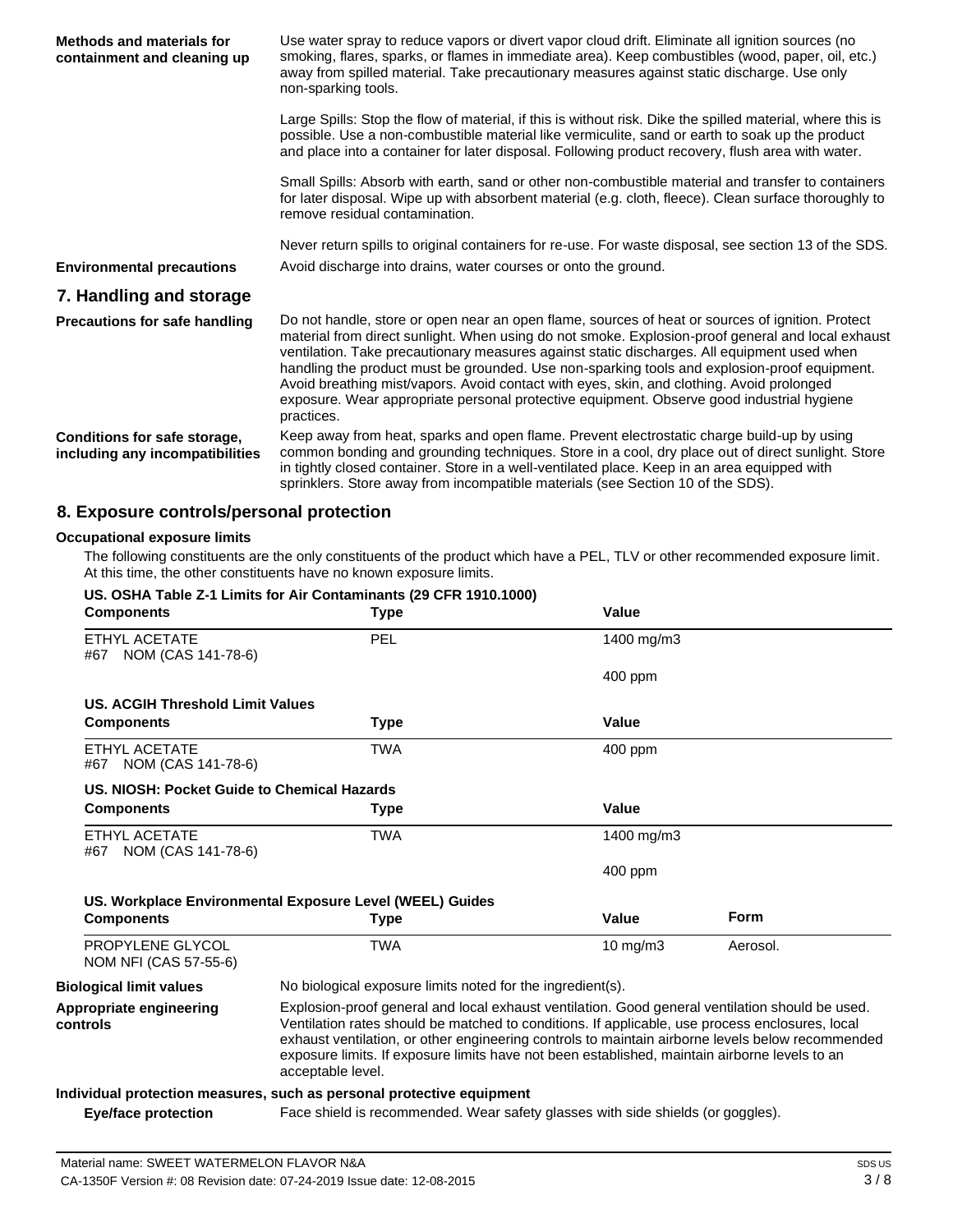| <b>Skin protection</b>                   |                                                                                                                                                                                                                                                                                                                                |
|------------------------------------------|--------------------------------------------------------------------------------------------------------------------------------------------------------------------------------------------------------------------------------------------------------------------------------------------------------------------------------|
| <b>Hand protection</b>                   | Wear appropriate chemical resistant gloves.                                                                                                                                                                                                                                                                                    |
| <b>Other</b>                             | Wear appropriate chemical resistant clothing. Use of an impervious apron is recommended.                                                                                                                                                                                                                                       |
| <b>Respiratory protection</b>            | If engineering controls do not maintain airborne concentrations below recommended exposure<br>limits (where applicable) or to an acceptable level (in countries where exposure limits have not<br>been established), an approved respirator must be worn.                                                                      |
| <b>Thermal hazards</b>                   | Wear appropriate thermal protective clothing, when necessary.                                                                                                                                                                                                                                                                  |
| <b>General hygiene</b><br>considerations | When using do not smoke. Always observe good personal hygiene measures, such as washing<br>after handling the material and before eating, drinking, and/or smoking. Routinely wash work<br>clothing and protective equipment to remove contaminants. Contaminated work clothing should not<br>be allowed out of the workplace. |

# **9. Physical and chemical properties**

| <b>Appearance</b>                                 |                                |
|---------------------------------------------------|--------------------------------|
| <b>Physical state</b>                             | Liquid.                        |
| Form                                              | Liquid.                        |
| Color                                             | Not available.                 |
| Odor                                              | Not available.                 |
| <b>Odor threshold</b>                             | Not available.                 |
| рH                                                | Not available.                 |
| Melting point/freezing point                      | -74.2 °F (-59 °C) estimated    |
| Initial boiling point and boiling<br>range        | 370.76 °F (188.2 °C) estimated |
| <b>Flash point</b>                                | 109.0 °F (42.8 °C) Closed Cup  |
| <b>Evaporation rate</b>                           | Not available.                 |
| <b>Flammability (solid, gas)</b>                  | Not applicable.                |
| Upper/lower flammability or explosive limits      |                                |
| <b>Flammability limit - lower</b><br>$(\%)$       | Not available.                 |
| <b>Flammability limit - upper</b><br>$(\%)$       | Not available.                 |
| Explosive limit - lower (%)                       | Not available.                 |
| Explosive limit - upper (%)                       | Not available.                 |
| Vapor pressure                                    | 0.17 hPa estimated             |
| Vapor density                                     | Not available.                 |
| <b>Relative density</b>                           | Not available.                 |
| Solubility(ies)                                   |                                |
| Solubility (water)                                | Not available.                 |
| <b>Partition coefficient</b><br>(n-octanol/water) | Not available.                 |
| <b>Auto-ignition temperature</b>                  | 700 °F (371.11 °C) estimated   |
| <b>Decomposition temperature</b>                  | Not available.                 |
| <b>Viscosity</b>                                  | Not available.                 |
| <b>Other information</b>                          |                                |
| <b>Density</b>                                    | 0.88 g/cm3 estimated           |
| <b>Explosive properties</b>                       | Not explosive.                 |
| <b>Flammability class</b>                         | Combustible II estimated       |
| <b>Oxidizing properties</b>                       | Not oxidizing.                 |
| <b>Refractive index</b>                           | 1.4191 - 1.4491                |
| <b>Specific gravity</b>                           | $1.01 - 1.04$                  |

# **10. Stability and reactivity**

**Reactivity** The product is stable and non-reactive under normal conditions of use, storage and transport.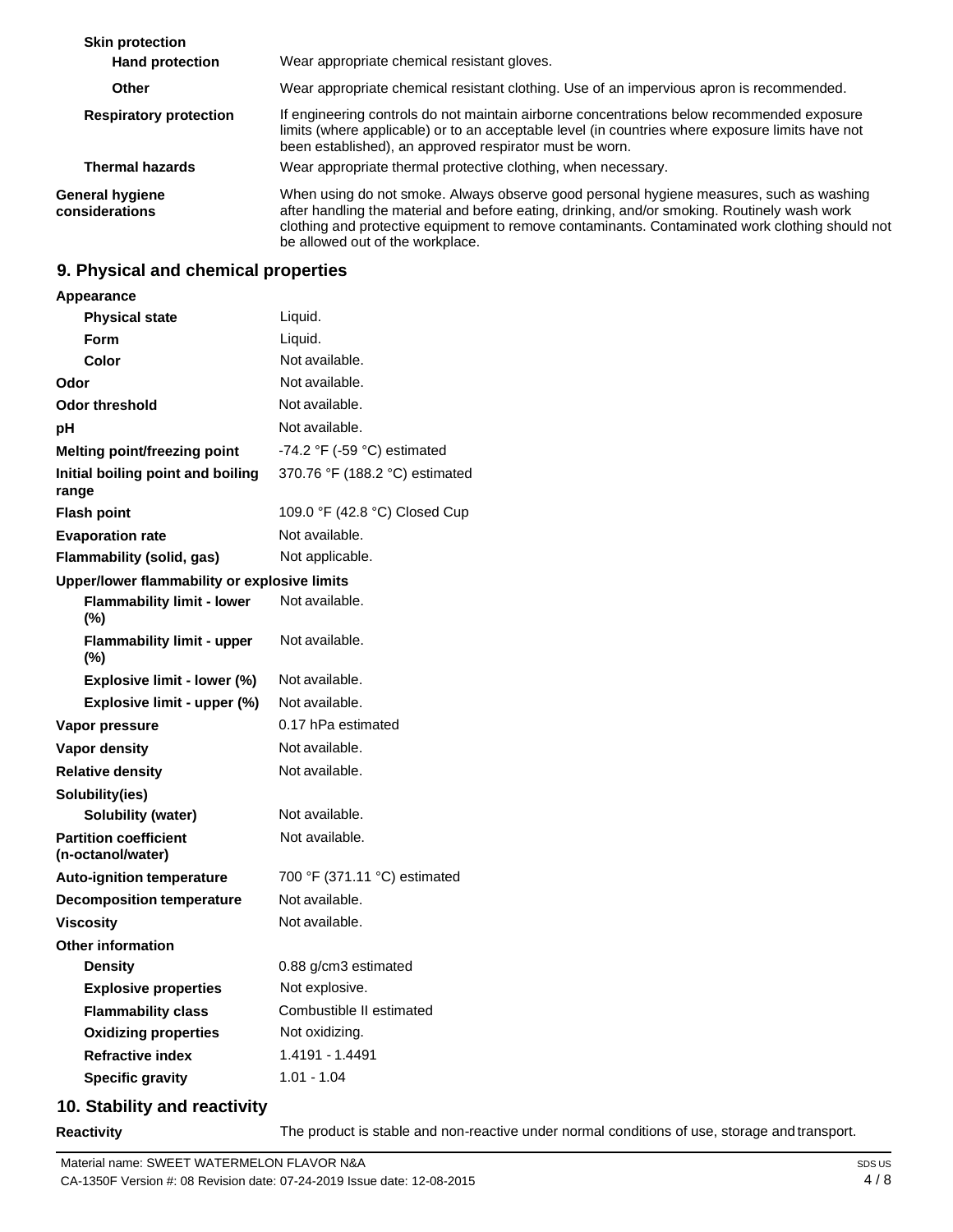| <b>Chemical stability</b>                    | Material is stable under normal conditions.                                                                                                                              |
|----------------------------------------------|--------------------------------------------------------------------------------------------------------------------------------------------------------------------------|
| <b>Possibility of hazardous</b><br>reactions | Hazardous polymerization does not occur.                                                                                                                                 |
| <b>Conditions to avoid</b>                   | Keep away from heat, hot surfaces, sparks, open flames and other ignition sources. Avoid<br>temperatures exceeding the flash point. Contact with incompatible materials. |
| Incompatible materials                       | Strong oxidizing agents.                                                                                                                                                 |
| <b>Hazardous decomposition</b><br>products   | No hazardous decomposition products are known.                                                                                                                           |

# **11. Toxicological information**

### **Information on likely routes of exposure**

| <b>Inhalation</b>                                                                                               | Prolonged inhalation may be harmful.                                                                                                                                                                  |
|-----------------------------------------------------------------------------------------------------------------|-------------------------------------------------------------------------------------------------------------------------------------------------------------------------------------------------------|
| Skin contact                                                                                                    | May cause an allergic skin reaction.                                                                                                                                                                  |
| Eye contact                                                                                                     | Direct contact with eyes may cause temporary irritation.                                                                                                                                              |
| Ingestion                                                                                                       | Expected to be a low ingestion hazard.                                                                                                                                                                |
| Symptoms related to the<br>physical, chemical and<br>toxicological characteristics                              | May cause an allergic skin reaction. Dermatitis. Rash.                                                                                                                                                |
| Information on toxicological effects                                                                            |                                                                                                                                                                                                       |
| <b>Acute toxicity</b>                                                                                           | Not available.                                                                                                                                                                                        |
| <b>Skin corrosion/irritation</b>                                                                                | Prolonged skin contact may cause temporary irritation.                                                                                                                                                |
| Serious eye damage/eye<br>irritation                                                                            | Direct contact with eyes may cause temporary irritation.                                                                                                                                              |
| Respiratory or skin sensitization                                                                               |                                                                                                                                                                                                       |
| <b>Respiratory sensitization</b>                                                                                | Not a respiratory sensitizer.                                                                                                                                                                         |
| <b>Skin sensitization</b>                                                                                       | May cause an allergic skin reaction.                                                                                                                                                                  |
| Germ cell mutagenicity                                                                                          | No data available to indicate product or any components present at greater than 0.1% are<br>mutagenic or genotoxic.                                                                                   |
| Carcinogenicity                                                                                                 | Not classifiable as to carcinogenicity to humans.                                                                                                                                                     |
| Not listed.<br>Not regulated.<br>Not listed.                                                                    | OSHA Specifically Regulated Substances (29 CFR 1910.1001-1052)<br>US. National Toxicology Program (NTP) Report on Carcinogens                                                                         |
| <b>Reproductive toxicity</b>                                                                                    | This product is not expected to cause reproductive or developmental effects.                                                                                                                          |
| Specific target organ toxicity -<br>single exposure                                                             | Not classified.                                                                                                                                                                                       |
| Specific target organ toxicity -<br>repeated exposure                                                           | Not classified.                                                                                                                                                                                       |
| <b>Aspiration hazard</b>                                                                                        | Not an aspiration hazard.                                                                                                                                                                             |
| <b>Chronic effects</b>                                                                                          | Prolonged inhalation may be harmful.                                                                                                                                                                  |
| 12. Ecological information                                                                                      |                                                                                                                                                                                                       |
| <b>Ecotoxicity</b>                                                                                              | The product is not classified as environmentally hazardous. However, this does not exclude the<br>possibility that large or frequent spills can have a harmful or damaging effect on the environment. |
| Persistence and degradability                                                                                   | No data is available on the degradability of any ingredients in the mixture.                                                                                                                          |
| <b>Bioaccumulative potential</b>                                                                                |                                                                                                                                                                                                       |
| Partition coefficient n-octanol / water (log Kow)<br>ETHYL ACETATE<br>#67<br>ETHYL BUTYRATE<br>PROPYLENE GLYCOL | <b>NOM</b><br>0.73<br>#71 NOM<br>1.73<br>NOM NFI<br>$-0.92$                                                                                                                                           |
| <b>Mobility in soil</b>                                                                                         | No data available.                                                                                                                                                                                    |

**Other adverse effects** No other adverse environmental effects (e.g. ozone depletion, photochemical ozone creation potential, endocrine disruption, global warming potential) are expected from this component.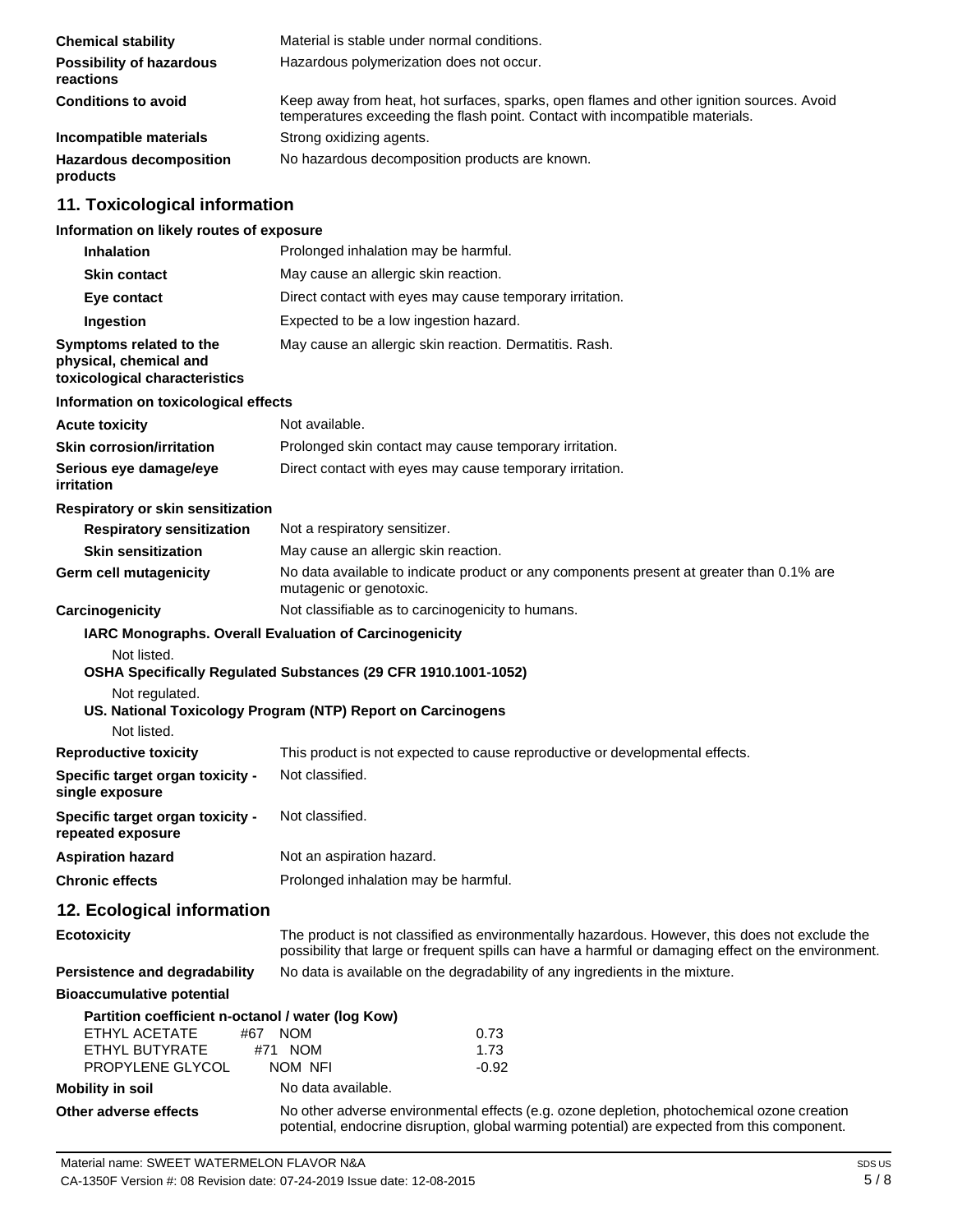# **13. Disposal considerations**

| <b>Disposal instructions</b>             | Collect and reclaim or dispose in sealed containers at licensed waste disposal site. Incinerate the<br>material under controlled conditions in an approved incinerator. Do not incinerate sealed<br>containers. If discarded, this product is considered a RCRA ignitable waste, D001. Dispose of<br>contents/container in accordance with local/regional/national/international regulations. |
|------------------------------------------|-----------------------------------------------------------------------------------------------------------------------------------------------------------------------------------------------------------------------------------------------------------------------------------------------------------------------------------------------------------------------------------------------|
| Local disposal regulations               | Dispose in accordance with all applicable regulations.                                                                                                                                                                                                                                                                                                                                        |
| Hazardous waste code                     | D001: Waste Flammable material with a flash point <140 F<br>D002: Waste Corrosive material $[PH \le 2$ or $= >12.5$ , or corrosive to steel<br>The waste code should be assigned in discussion between the user, the producer and the waste<br>disposal company.                                                                                                                              |
| Waste from residues / unused<br>products | Dispose of in accordance with local regulations. Empty containers or liners may retain some<br>product residues. This material and its container must be disposed of in a safe manner (see:<br>Disposal instructions).                                                                                                                                                                        |
| <b>Contaminated packaging</b>            | Since emptied containers may retain product residue, follow label warnings even after container is<br>emptied. Empty containers should be taken to an approved waste handling site for recycling or<br>disposal.                                                                                                                                                                              |

# **14. Transport information**

| DOT                                                                            |                                                                                                      |
|--------------------------------------------------------------------------------|------------------------------------------------------------------------------------------------------|
| <b>UN number</b>                                                               | <b>UN1197</b>                                                                                        |
| UN proper shipping name                                                        | Extracts, flavoring, liquid                                                                          |
| <b>Transport hazard class(es)</b>                                              |                                                                                                      |
| <b>Class</b>                                                                   | 3                                                                                                    |
| <b>Subsidiary risk</b>                                                         | ä,                                                                                                   |
| Label(s)                                                                       | 3                                                                                                    |
| <b>Packing group</b>                                                           | III                                                                                                  |
|                                                                                | Special precautions for user Read safety instructions, SDS and emergency procedures before handling. |
| <b>Special provisions</b>                                                      | B1, IB3, T2, TP1                                                                                     |
| <b>Packaging exceptions</b>                                                    | 150                                                                                                  |
| Packaging non bulk                                                             | 203                                                                                                  |
| Packaging bulk                                                                 | 242                                                                                                  |
| <b>IATA</b>                                                                    |                                                                                                      |
| <b>UN number</b>                                                               | <b>UN1197</b>                                                                                        |
| UN proper shipping name                                                        | Extracts, flavouring, liquid                                                                         |
| <b>Transport hazard class(es)</b>                                              |                                                                                                      |
| <b>Class</b>                                                                   | 3                                                                                                    |
| <b>Subsidiary risk</b>                                                         |                                                                                                      |
| <b>Packing group</b>                                                           | III                                                                                                  |
| <b>Environmental hazards</b>                                                   | No.                                                                                                  |
| <b>ERG Code</b>                                                                | 3L                                                                                                   |
|                                                                                | Special precautions for user Read safety instructions, SDS and emergency procedures before handling. |
| <b>Other information</b>                                                       |                                                                                                      |
| Passenger and cargo                                                            | Allowed with restrictions.                                                                           |
| aircraft                                                                       |                                                                                                      |
| Cargo aircraft only                                                            | Allowed with restrictions.                                                                           |
| <b>IMDG</b>                                                                    |                                                                                                      |
| <b>UN number</b>                                                               | <b>UN1197</b>                                                                                        |
| UN proper shipping name                                                        | EXTRACTS, FLAVOURING, LIQUID                                                                         |
| <b>Transport hazard class(es)</b>                                              |                                                                                                      |
| <b>Class</b>                                                                   | 3                                                                                                    |
| <b>Subsidiary risk</b>                                                         | III                                                                                                  |
| <b>Packing group</b>                                                           |                                                                                                      |
| <b>Environmental hazards</b>                                                   |                                                                                                      |
| <b>Marine pollutant</b>                                                        | No.                                                                                                  |
| <b>EmS</b>                                                                     | $F-E$ , S-D                                                                                          |
|                                                                                | Special precautions for user Read safety instructions, SDS and emergency procedures before handling. |
| Transport in bulk according to<br>Annex II of MARPOL 73/78 and<br>the IBC Code | Not established.                                                                                     |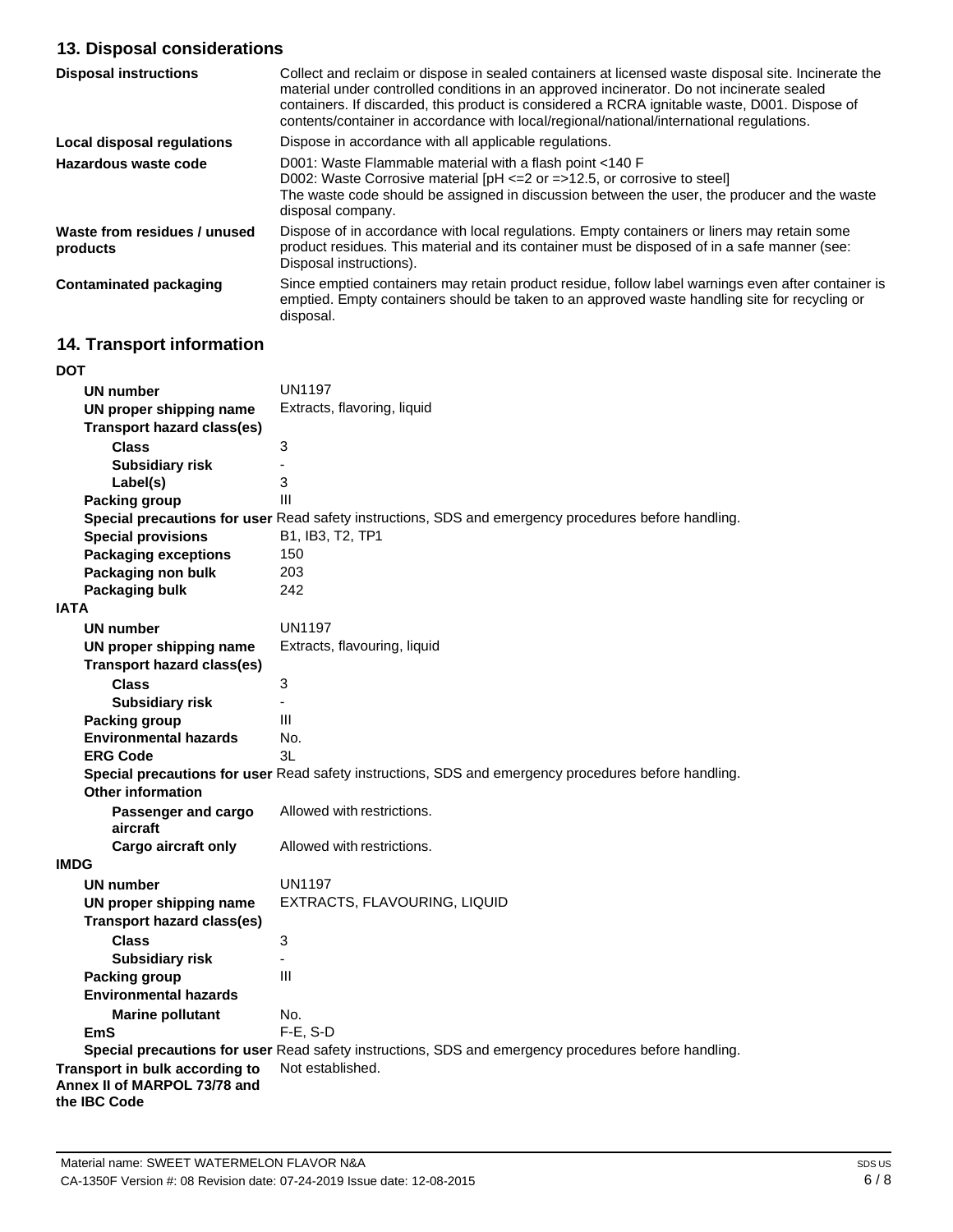

### **15. Regulatory information**

**US federal regulations** This product is a "Hazardous Chemical" as defined by the OSHA Hazard Communication Standard, 29 CFR 1910.1200.

#### **Toxic Substances Control Act (TSCA)**

#### **TSCA Section 12(b) Export Notification (40 CFR 707, Subpt. D)**

Not regulated.

#### **CERCLA Hazardous Substance List (40 CFR 302.4)**

ETHYL ACETATE #67 NOM (CAS 141-78-6) Listed.

#### **SARA 304 Emergency release notification**

#### Not regulated.

**OSHA Specifically Regulated Substances (29 CFR 1910.1001-1052)**

### Not regulated.

#### **Superfund Amendments and Reauthorization Act of 1986 (SARA)**

#### **SARA 302 Extremely hazardous substance**

Not listed.

**SARA 311/312 Hazardous chemical** No (Exempt)

#### **SARA 313 (TRI reporting)**

Not regulated.

#### **Other federal regulations**

**Clean Air Act (CAA) Section 112 Hazardous Air Pollutants (HAPs) List**

#### Not regulated.

**Clean Air Act (CAA) Section 112(r) Accidental Release Prevention (40 CFR 68.130)**

Not regulated.

**Safe Drinking Water Act**  Not regulated.

### **(SDWA)**

#### **FEMA Priority Substances Respiratory Health and Safety in the Flavor Manufacturing Workplace**

ETHYL ACETATE #67 NOM (CAS 141-78-6) Low priority

#### **US state regulations**

#### **California Proposition 65**

California Safe Drinking Water and Toxic Enforcement Act of 1986 (Proposition 65): This material is not known to contain any chemicals currently listed as carcinogens or reproductive toxins. For more information go t[o www.P65Warnings.ca.gov.](http://www.p65warnings.ca.gov/)